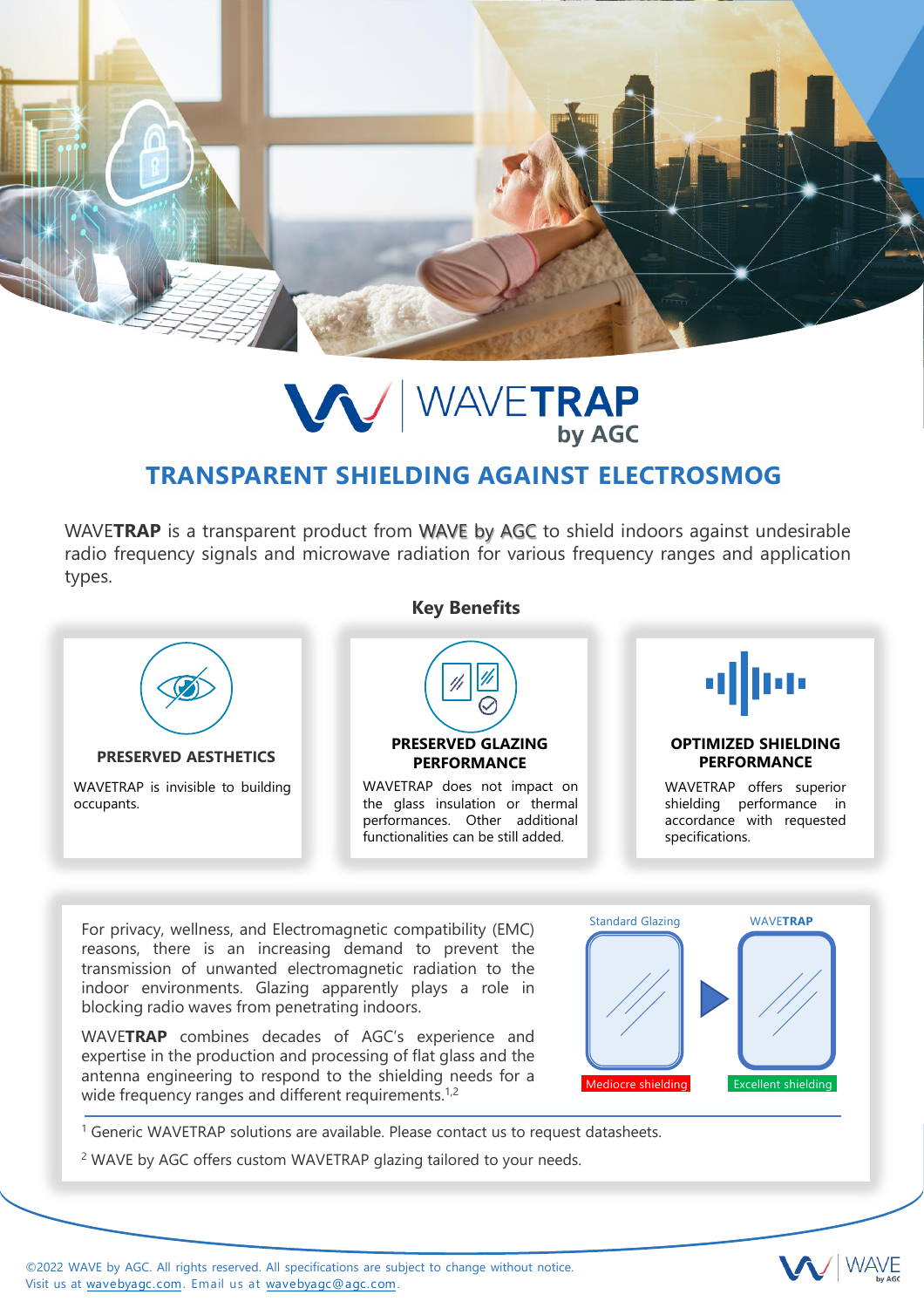

## Glass performance data simulation<sup>1</sup>

| Light properties - EN 410                    |             |               |             |
|----------------------------------------------|-------------|---------------|-------------|
| Light transmittance                          | τv          | [%]           | 62          |
| <b>External light reflection</b>             | ρv          | [%]           | 12          |
| Internal light reflection                    | ρvi         | [%]           | 14          |
| Color rendering index                        | Ra          | [%]           | 95          |
| <b>Energy properties - EN 410</b>            |             |               |             |
| Total solar energy transmittance             | g           | [%]           | 30          |
| External energy reflection                   | ρe          | [%]           | 35          |
| Internal energy reflection                   | pei         | [%]           | 30          |
| Direct energy transmission                   | τe          | [%]           | 27          |
| Energy absorption glass 1                    | $\alpha$ e1 | [%]           | 35          |
| Energy absorption glass 2                    | $\alpha$ e2 | [%]           | 3           |
| Total energy absorption                      | αe          | [%]           | 38          |
| Shading coefficient                          | SC          |               | 0.34        |
| UV transmission                              | <b>TUV</b>  | [%]           | $\mathbf 0$ |
| Selectivity                                  |             |               | 2.07        |
| Thermal properties - EN 673                  |             |               |             |
| Thermal transmittance (vertical glazing)     | U value     | $[W/(m^2.K)]$ | 0.9         |
| <b>Acoustic properties - EN 12758</b>        |             |               |             |
| Direct airborne sound reduction <sup>2</sup> | Rw (C;Ctr)  | [dB]          | $51(-2,-7)$ |
| <b>Safety properties</b>                     |             |               |             |
| Burglar resistance - EN 356                  |             |               | Class P4A   |
| Pendulum body impact resistance - EN 12600   |             |               | Class 1B1   |
| Thickness and weight                         |             |               |             |
| Nominal thickness                            |             | [mm]          | 47          |
| Weight                                       |             | [ $kg/m2$ ]   | 63          |

 $<sup>1</sup>$  The provided performance analysis is for the limited purpose of assisting the user in evaluating the performance of the glass</sup> configuration identified in this report. It does not replace an official Declaration of Performance and therefore may contain some variations, although AGC has made every effort to verify the reliability of this simulation tool. This document is for informative purposes only and in no way implies acceptance of any order by the AGC Group.

<sup>2</sup> The sound reduction indexes correspond to glazing with dimensions 1230 mm by 1480 mm according to EN ISO 10140-3 and are tested in laboratory conditions. In-situ performances may vary according to the effective glazing dimensions, supporting system, installation, environment, noise sources etc. The accuracy of the given indexes is +/- 1 dB.